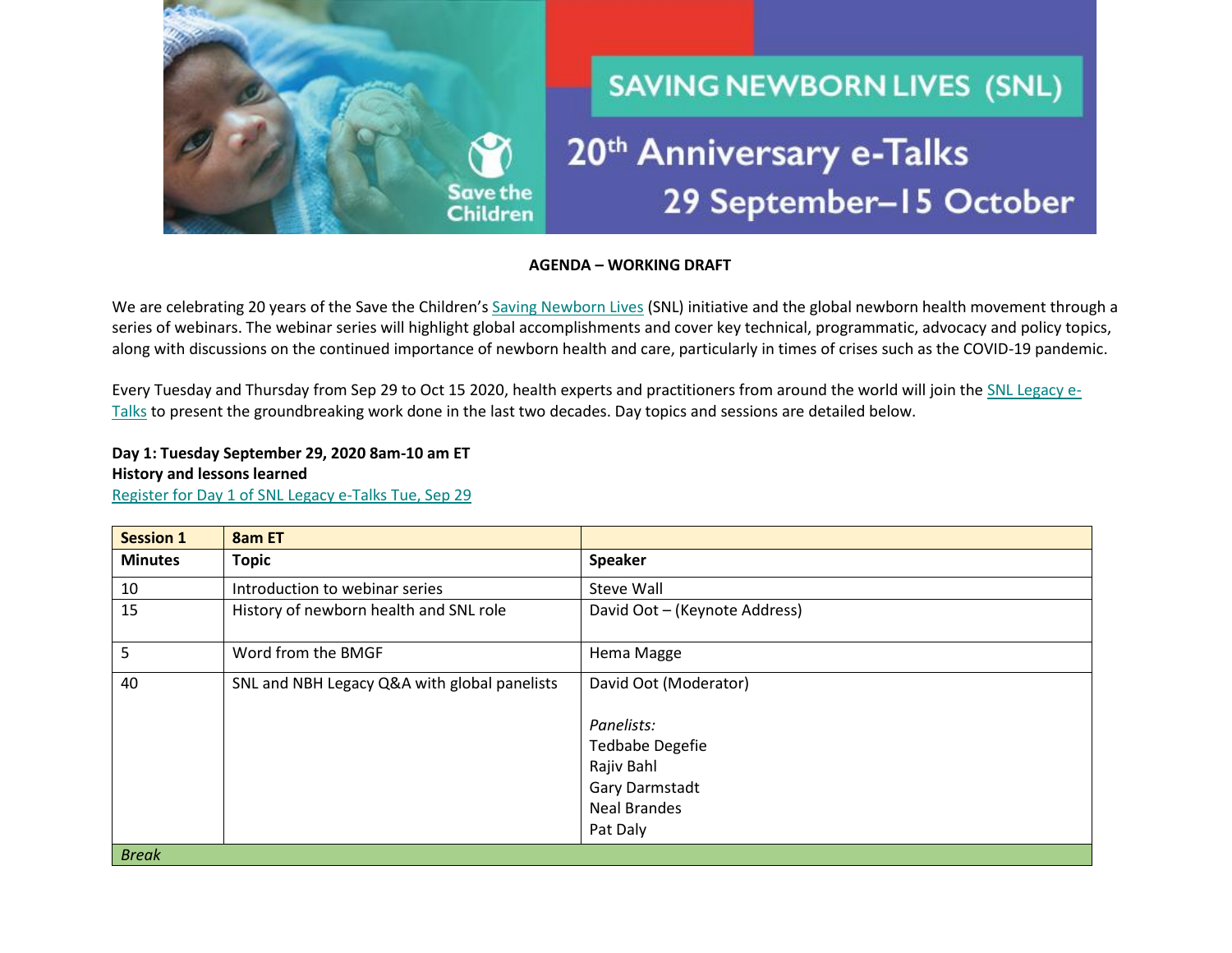| <b>Session 2</b> | 9am ET                                                                                          |                          |
|------------------|-------------------------------------------------------------------------------------------------|--------------------------|
| <b>Minutes</b>   | <b>Topic</b>                                                                                    | <b>Speaker</b>           |
| 5                | Global -> country leveraging and SNL learning                                                   | Steve Wall               |
| 30               | Panel of country experts: Looking back, what<br>was the biggest success or lessons learned from | Neena Khadka (Moderator) |
|                  | the last 20 years.                                                                              | Panelists:               |
|                  |                                                                                                 | Ajay Khera               |
|                  |                                                                                                 | Peter Waiswa             |
|                  |                                                                                                 | Bertha Pooley            |
|                  |                                                                                                 | Dr. YV Pradhan           |
| 15               | Facilitated Q&A / open discussion                                                               | Neena Khadka             |

## **Day 2: Thursday October 1, 2020 8am-10am ET Counting newborns - history and progress**

[Register for Day 2 of SNL Legacy e-Talks Thu, Oct 1](https://savechildren.zoom.us/webinar/register/WN_Ghjcs5tATMi20omJFPDflg)

| <b>Session 3</b> | 8am ET                                                                                                                                      |                                                                                    |
|------------------|---------------------------------------------------------------------------------------------------------------------------------------------|------------------------------------------------------------------------------------|
| <b>Minutes</b>   | <b>Topic</b>                                                                                                                                | <b>Speaker</b>                                                                     |
| 5                | Introductions                                                                                                                               | Uzma Syed                                                                          |
| 15               | Counting change: newborn measurement past,<br>present, and future                                                                           | Joy Lawn                                                                           |
| 10               | Global measurement platforms and<br>institutionalizing change                                                                               | Allisyn Moran                                                                      |
| 20               | Panel: Improving global and country<br>measurement for newborns and stillbirths --<br>mortality, coverage, quality and service<br>readiness | Tanya Guenther (Moderator)<br>Panelists:<br>Uzma Syed<br>Joy Lawn<br>Allisyn Moran |
| 10               | Facilitated Q&A / open discussion                                                                                                           | Tanya Guenther                                                                     |
| <b>Break</b>     |                                                                                                                                             |                                                                                    |
| <b>Session 4</b> | 9am ET                                                                                                                                      |                                                                                    |
| <b>Minutes</b>   | Topic                                                                                                                                       | <b>Speaker</b>                                                                     |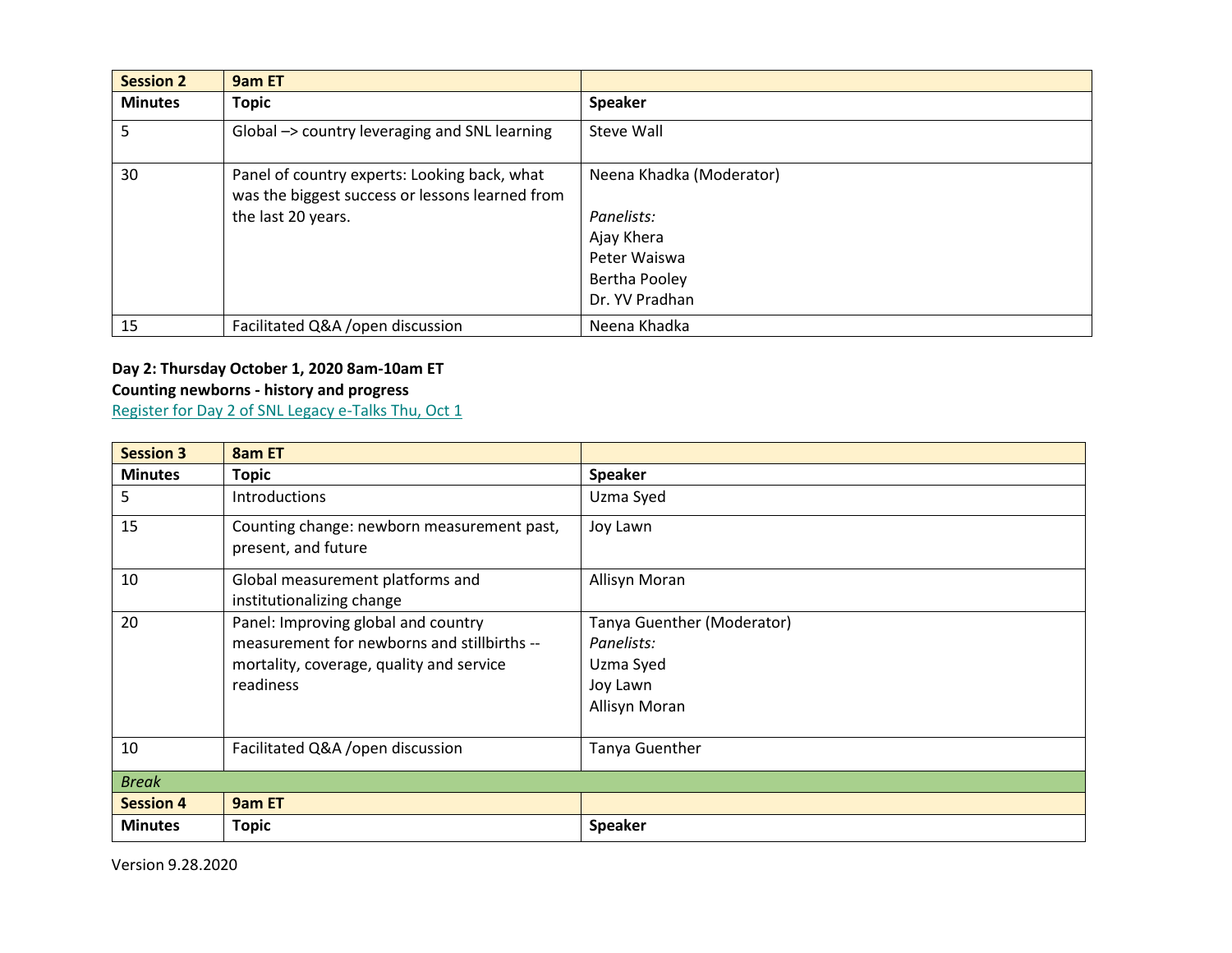| 15 | Pathway to effective coverage - strength of<br>implementation                                                                                                            | Lynne Franco                                                                                      |
|----|--------------------------------------------------------------------------------------------------------------------------------------------------------------------------|---------------------------------------------------------------------------------------------------|
|    | Panel introductions                                                                                                                                                      | Steve Wall                                                                                        |
| 30 | Panel: Pathway country case studies (from SNL3<br>evaluation)<br>Pathway - 'PSBI or CHX management<br>(Nepal)' (15)<br>Malawi - 'KMC Strength of implementation'<br>(15) | Deborah Sitrin (Moderator)<br>Panelists:<br>Steve Hodgins (or Sangita Khatri)<br>Kondwani Chavula |
| 15 | Facilitated Q&A / open discussion                                                                                                                                        | Deborah Sitrin                                                                                    |

### **Day 3: Tuesday October 6, 2020 8am-10 am ET SNL country learning about effective coverage and sustainability**

[Register for Day 3 of SNL Legacy e-Talks Tue, Oct 6](https://savechildren.zoom.us/webinar/register/WN_kOTcnIkXRM29Kfq55KEygw)

| <b>Session 5</b> | 8am ET                                      |                                          |
|------------------|---------------------------------------------|------------------------------------------|
| <b>Minutes</b>   | <b>Topic</b>                                | <b>Speaker</b>                           |
| 5.               | Introductions and country learnings         | Joseph Johnson (Moderator)               |
|                  |                                             |                                          |
| 20               | Bangladesh case study                       | Prof. Shahidullah (w/t Dr. Afsana Karim) |
| 20               | Ethiopia case study                         | Dr. Tesfaye Hailu                        |
|                  |                                             | Dr. Abeba Bekele                         |
| 15               | Facilitated Q&A/ open discussion            | Joseph Johnson                           |
| <b>Break</b>     |                                             |                                          |
| <b>Session 6</b> | 9am ET                                      |                                          |
| <b>Minutes</b>   | <b>Topic</b>                                | <b>Speaker</b>                           |
| 5.               | Highlights of Selected SNL 3 Implementation | Joy Riggs-Perla (Moderator)              |
|                  | Learning                                    |                                          |
| 15               | Malawi & Uganda Quality Improvement         | Mary Kinney                              |
| 15               | Malawi SBCC campaign                        | Gedesi Banda                             |
| 15               | Nepal private sector engagement             | Adhish Dhungana                          |
| 10               | Facilitated Q&A/ open discussion            | Joy Riggs-Perla                          |

**Day 4: Thursday October 8, 2020 8am-10 am ET:** 

**Preventing/Managing Newborn infections and Community Approaches**

Version 9.28.2020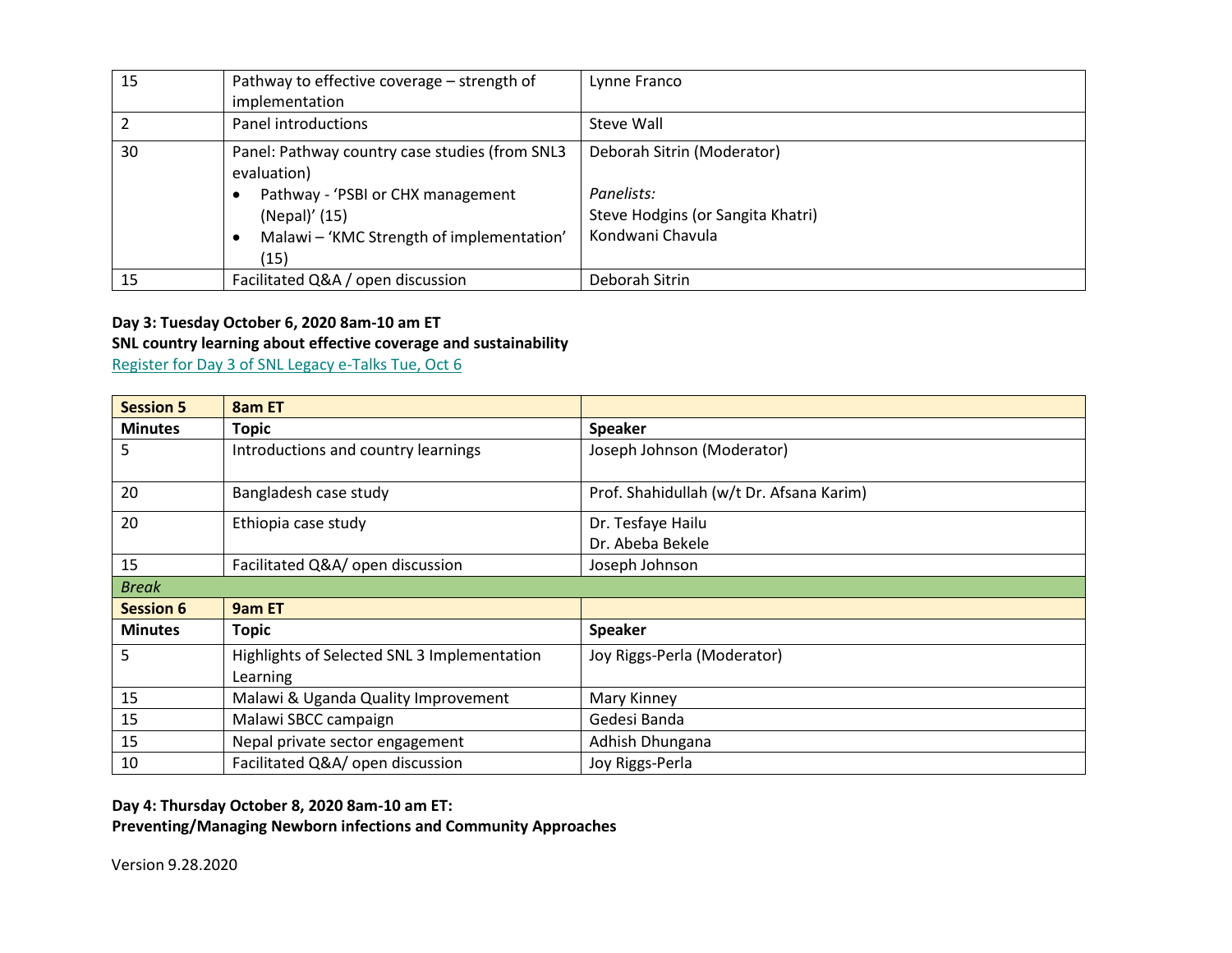### [Register for Day 4 of SNL Legacy e-Talks Thu, Oct 8](https://savechildren.zoom.us/webinar/register/WN_-i6MMQzbQJukDcVw3abVcA)

| <b>Session 7</b>  | 8am ET                                                                               |                        |
|-------------------|--------------------------------------------------------------------------------------|------------------------|
| <b>Minutes</b>    | <b>Topic</b>                                                                         | <b>Speaker</b>         |
| <b>Infections</b> |                                                                                      |                        |
| 2                 | Prevention and management of NB infections                                           | Steve Wall (Moderator) |
| 20                | CHX: Evidence, advocacy, and implementation<br>learning                              | <b>Steve Hodgins</b>   |
| 20                | PSBI: History of evidence to policy to<br>implementation learning - via partnerships | Shamim Qazi            |
| 15                | Facilitated Q&A/ open discussion                                                     | Steve Wall             |
| <b>Break</b>      |                                                                                      |                        |
| <b>Session 8</b>  | 9am ET                                                                               |                        |
| <b>Minutes</b>    | <b>Topic</b>                                                                         | <b>Speaker</b>         |
| Community         |                                                                                      |                        |
| 5                 | <b>Introductions</b>                                                                 | Steve Wall (Moderator) |
| 20                | Role of CHWs to promote home-based ENC                                               | Abdullah Baqui         |
|                   | practices, assess/refer, promote care-seeking                                        |                        |
| 20                | Postnatal care home visits: program experience<br>and innovation learning            | Neena Khadka           |
| 10                | Facilitated Q&A/ open discussion                                                     | Steve Wall             |

#### **Day 5: Tuesday October 13, 2020 8am-10 am ET Complications around the time of birth – Intrapartum and Preterm**

[Register for Day 5 of SNL Legacy e-Talks Tue, Oct 13](https://savechildren.zoom.us/webinar/register/WN_M2qEOYyGQByohm8gFHVRsw)

| <b>Session 9</b>         | 8am ET                                       |                        |
|--------------------------|----------------------------------------------|------------------------|
| <b>Minutes</b>           | <b>Topic</b>                                 | <b>Speaker</b>         |
| Intrapartum expert panel |                                              |                        |
|                          | Introduction                                 | Steve Wall (Moderator) |
| 15                       | HBB/HBS                                      | Susan Niermeyer        |
| 15                       | Addressing quality in neonatal resuscitation | Ashish KC              |
| 15                       | Stillbirths (featuring new estimates)        | Hannah Blencowe        |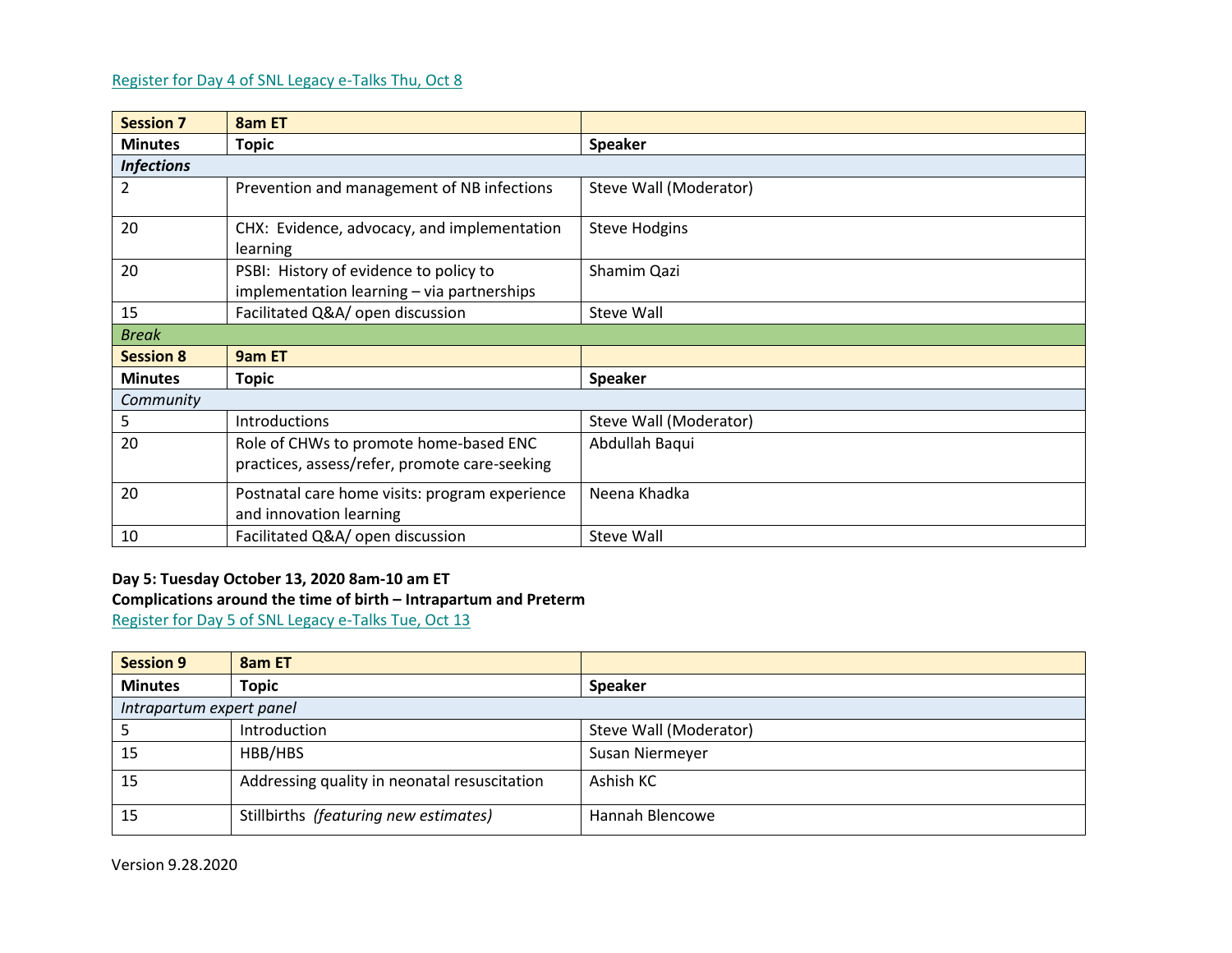| 10                   | Facilitated Q&A/ open discussion                                             | Steve Wall              |  |
|----------------------|------------------------------------------------------------------------------|-------------------------|--|
| <b>Break</b>         |                                                                              |                         |  |
| <b>Session 10</b>    | 9am ET                                                                       |                         |  |
| <b>Minutes</b>       | <b>Topic</b>                                                                 | <b>Speaker</b>          |  |
| Preterm expert panel |                                                                              |                         |  |
| 5                    | Introduction + slide on CoP                                                  | Goldy Mazia (Moderator) |  |
| 15                   | Strengthening and sustaining KMC effective<br>coverage - lessons from Malawi | Queen Dube              |  |
| 10                   | Gaps in quality of care for SSNB                                             | Ornella Lincetto        |  |
| 15                   | Lessons from improving SSNB in India                                         | Aarti Maria             |  |
| 15                   | Facilitated Q&A/ open discussion                                             | <b>Goldy Mazia</b>      |  |

# **Day 6: Thursday October 15, 2020 8am-10 am ET State of the Word's Newborns & Unfinished and future agendas**

[Register for Day 6 of SNL Legacy e-Talks Thu, Oct 15](https://savechildren.zoom.us/webinar/register/WN_R0BK6hi9RZyr64AE15Qusw)

| <b>Session 11</b>                                                | 8am ET                                      |                               |
|------------------------------------------------------------------|---------------------------------------------|-------------------------------|
| <b>Minutes</b>                                                   | <b>Topic</b>                                | <b>Speaker</b>                |
| 5                                                                | <b>Introduction</b>                         | Steve Wall + MC Femi Oke, TBC |
| 20                                                               | State of the World's Newborns - high level  | Zulfigar Bhutta               |
|                                                                  | overview                                    |                               |
| 15                                                               | Facilitated Q&A/ open discussion            | Steve Wall                    |
| 5                                                                | Quiz - what do you think are the priorities | Mridu Pandey                  |
|                                                                  | moving forward?                             |                               |
| <b>Break</b>                                                     |                                             |                               |
| <b>Session 12</b>                                                | 9am ET                                      |                               |
| <b>Minutes</b>                                                   | <b>Topic</b>                                | <b>Speaker</b>                |
| 50 min Q&A with panel of experts facilitated by MC Femi Oke, TBC |                                             |                               |
| 10                                                               | Introduction                                | Femi Oke (MC), TBC            |
| 10                                                               | Every Newborn targets/milestones            | Luwei Pearson                 |
| 10                                                               | Equity gaps: Humanitarian settings, Urban   | Elaine Scudder                |
|                                                                  | slums                                       |                               |